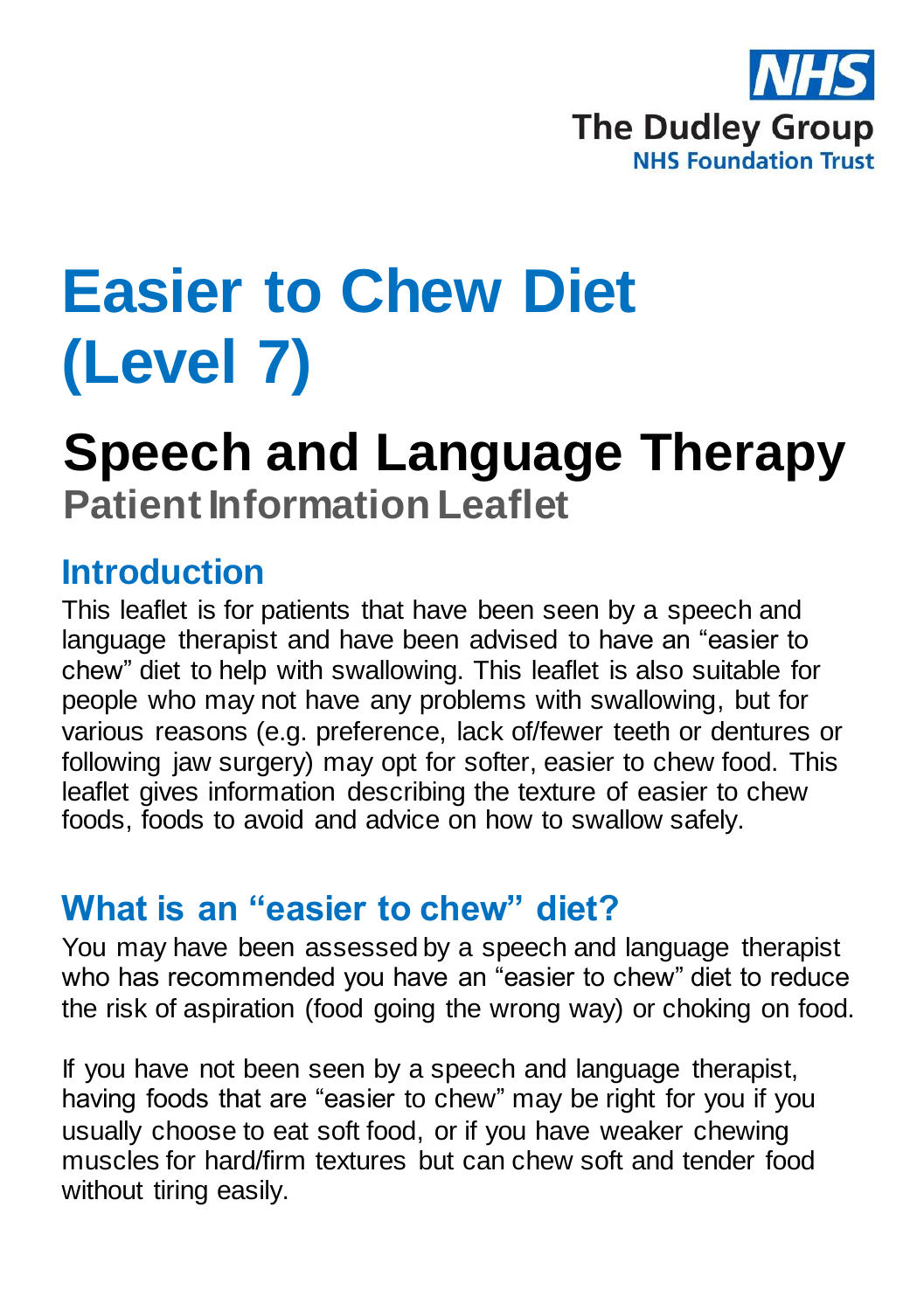#### **Easier to chew foods:**

- Are normal foods that naturally have a soft/tender texture.
- You should be able to chew pieces of soft and tender food without tiring easily or taking a long time to chew them.
- Your tongue should be able to move food for chewing and apply pressure until the food is soft and moist enough to be easily swallowed.
- You should be able to break these foods apart into smaller pieces with the side of a fork or spoon.

#### **Foods NOT suitable:**

- Hard, tough or chewy foods, for example boiled/chewy sweets, tough meat, nuts or raw, crunchy vegetables.
- Stringy, fibrous foods, for example pineapple, runner beans, celery or lettuce.
- Crumbly or crunchy foods, for example dry biscuits, crisps or flaky pastry.
- Husks, vegetable/fruit skins or pips/seeds, for example sweetcorn, peas or grapes.
- Mixed consistency foods, for example cereals which do not blend with milk or soup with lumps/bits e.g. minestrone.

## **Safe swallowing guidelines**

- Take small amounts at a time, ensuring you chew food well.
- Ensure your posture is good and sit as upright as possible.
- Ensure you remain upright for 30 minutes after eating.
- Do not rush, and ensure you concentrate on swallowing.
- Try not to talk while eating and drinking.

## **Signs of swallowing difficulties**

When eating and drinking, it is important to be aware of the following signs of swallowing difficulties:

 Coughing, choking or coughing fits when swallowing food or drink (this may be during or after meals).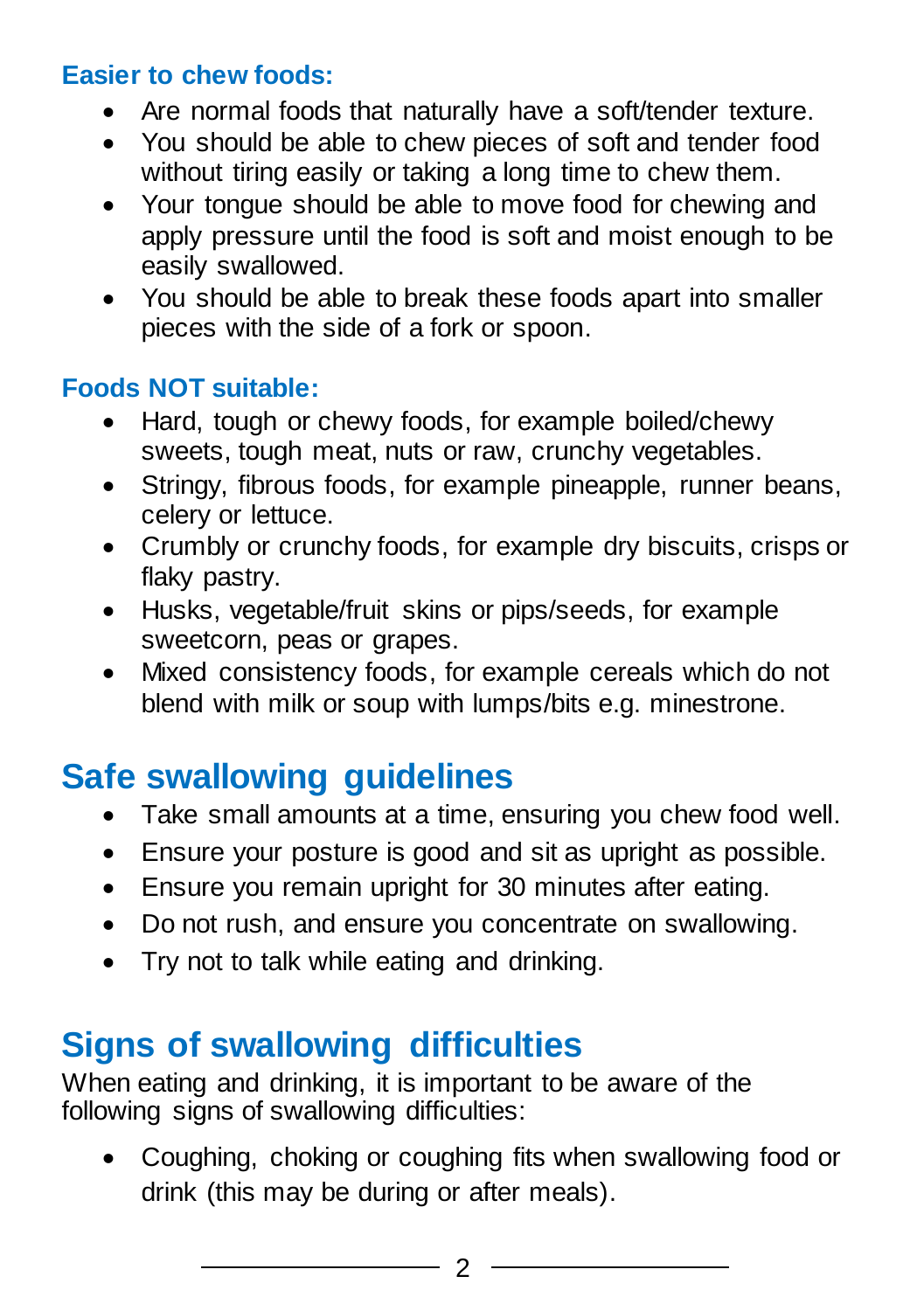- A 'gurgly' voice after eating or drinking.
- Food remaining in your mouth after a meal.
- Shortness of breath during or after eating.
- Food getting stuck in your throat.
- Feeling chesty or having regular chest infections.
- Remember, if you are sleepy or unwell, your swallow may be worse than usual.
- If you are assisting someone with eating and drinking and notice unsafe behaviours, for example putting too much food into the mouth, eating too quickly or swallowing large mouthfuls of food.

#### **If you notice any of the above, contact your GP or your speech and language therapy team for advice:**

Dudley community speech and language therapy: 01384 321600

Dudley acute speech and language therapy: 01384 456111 ext. 4565